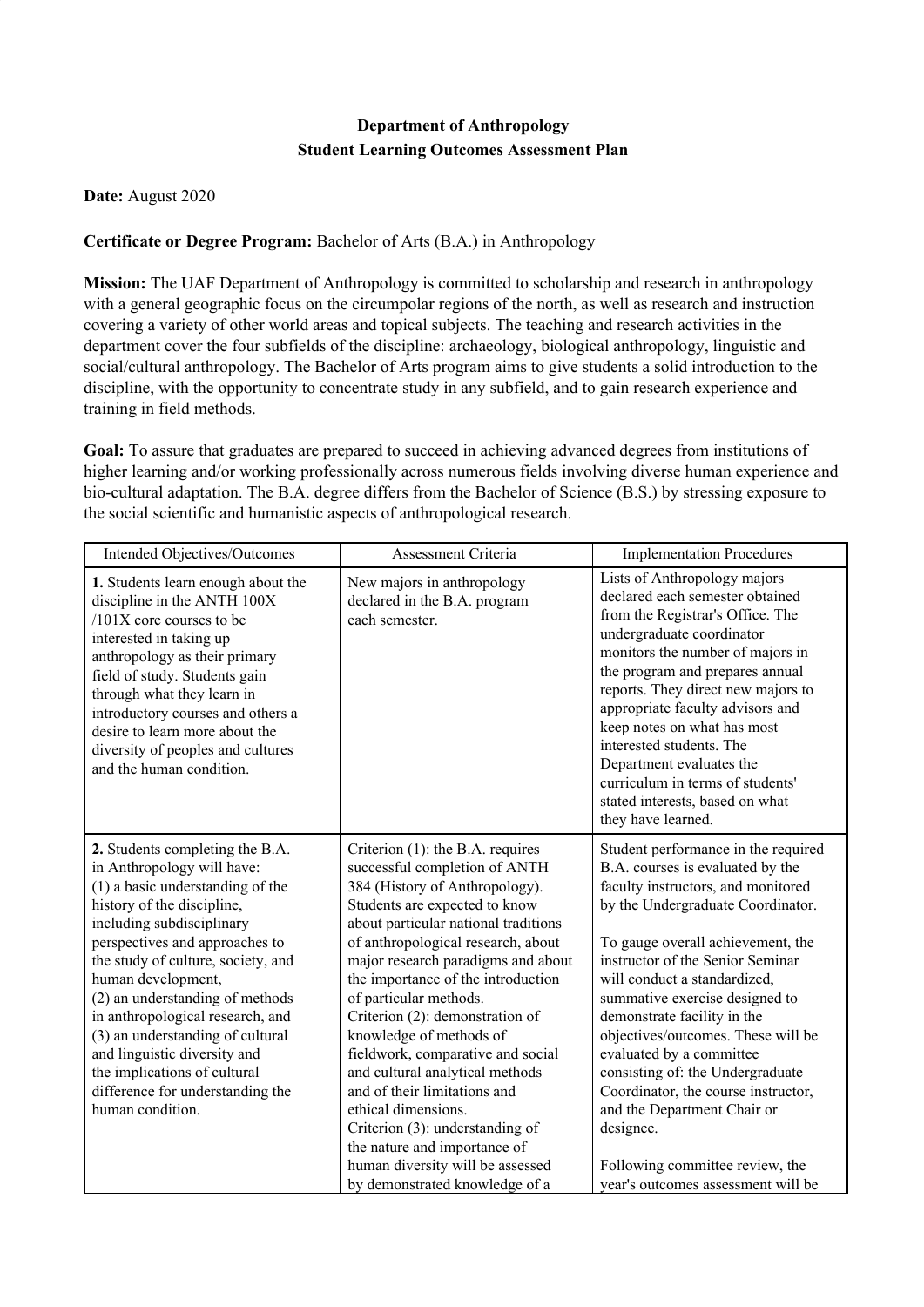|                                                                                                                                                                                                                                                                                                                                                                                                                                                                                                                                                                                                                                                   | range of social and cultural<br>configurations and critical<br>perspectives on folk concepts<br>such as "race."                                                                                                                                                                                                                                                                                                                                                                                                                                                                                                                                                                                                                                                                                                                                                                                                                                                                                                                                                                                                                                                                                                                                                                                                                                                                                                                                                                   | forwarded for review and a critique<br>by the full anthropology faculty in<br>an annual assessment plan meeting.                                                                                                                                                                                                                                                                                                                                                                                                                                                                                                                                                                                                                                                                                                                                                                                                                                                                                                                                                                                               |
|---------------------------------------------------------------------------------------------------------------------------------------------------------------------------------------------------------------------------------------------------------------------------------------------------------------------------------------------------------------------------------------------------------------------------------------------------------------------------------------------------------------------------------------------------------------------------------------------------------------------------------------------------|-----------------------------------------------------------------------------------------------------------------------------------------------------------------------------------------------------------------------------------------------------------------------------------------------------------------------------------------------------------------------------------------------------------------------------------------------------------------------------------------------------------------------------------------------------------------------------------------------------------------------------------------------------------------------------------------------------------------------------------------------------------------------------------------------------------------------------------------------------------------------------------------------------------------------------------------------------------------------------------------------------------------------------------------------------------------------------------------------------------------------------------------------------------------------------------------------------------------------------------------------------------------------------------------------------------------------------------------------------------------------------------------------------------------------------------------------------------------------------------|----------------------------------------------------------------------------------------------------------------------------------------------------------------------------------------------------------------------------------------------------------------------------------------------------------------------------------------------------------------------------------------------------------------------------------------------------------------------------------------------------------------------------------------------------------------------------------------------------------------------------------------------------------------------------------------------------------------------------------------------------------------------------------------------------------------------------------------------------------------------------------------------------------------------------------------------------------------------------------------------------------------------------------------------------------------------------------------------------------------|
| 3. The Communications Learning<br>Outcomes (CLO) state that UAF<br>undergraduates will demonstrate<br>effective communication when<br>they are able to:<br>(1) Explain disciplinary content<br>using a variety of modes of<br>communication, including oral and<br>written communication.<br>(2) Communicate to audiences in<br>the discipline using appropriate<br>disciplinary conventions.<br>(3) Translate disciplinary content<br>to audience outside the discipline<br>as appropriate, making<br>disciplinary knowledge relevant to<br>broader communities.<br>(4) Integrate feedback from others<br>to enhance or revise<br>communication. | Given that all majors are required to<br>complete the capstone course,<br>ANTH 411: Senior Seminar, we<br>believe that this course serves as the<br>ideal venue for assessing whether<br>students have fulfilled CLO 1) and<br>2). Students in this course are<br>required to complete both oral<br>presentations and written<br>assignments, including a semester-<br>long research project/paper, which<br>must be revised in response to peer-<br>and instructor feedback (per CLO<br>part 4).<br>All BA majors in Anthropology are<br>required to take ANTH 384: History<br>of Anthropology. The assignment<br>structure for that course has been<br>revised to incorporate two<br>assignments that ensure students<br>meet CLO part 3. First, they must<br>critically evaluate a documentary<br>film meant to spread awareness<br>about the broader impact of the work<br>of key anthropologists since the<br>early days of the discipline. For the<br>assignment, they must address how<br>effectively the documentary<br>translates cross-cultural<br>ethnographic material and<br>theoretical developments for a<br>public audience, and discuss how the<br>filmmaker(s) could have done this<br>better/more effectively. Second,<br>students will participate in class<br>debates on major controversies in<br>the field; they will be required to<br>pitch their debate to a public<br>audience, requiring them to make<br>scientific data accessible to the<br>public. | For CLO parts 1), 2) and 4): At least<br>two anthropology faculty who<br>primarily teach B.A. courses will<br>read the research papers submitted<br>for ANTH 411 and evaluate the<br>degree to which the student has<br>effectively communicated<br>disciplinary content; the students will<br>be required to submit both their first<br>draft and the final paper so that their<br>success at integrating feedback can<br>be judged.<br>For CLO part 3): At least one B.S.<br>faculty member will observe the<br>debates in ANTH 384 and evaluate<br>the degree to which the students<br>successfully presented disciplinary<br>content to an outside audience.<br>While our BS faculty are, of course,<br>within the discipline, the subfields in<br>anthropology are distinct enough that<br>we feel they will be able to<br>appropriately judge the degree to<br>which students have succeeded in<br>fulfilling this objective.<br>The B.A. coordinator will compile<br>the results of these assessments and<br>report back to the full faculty during<br>the first faculty meeting the<br>following fall. |